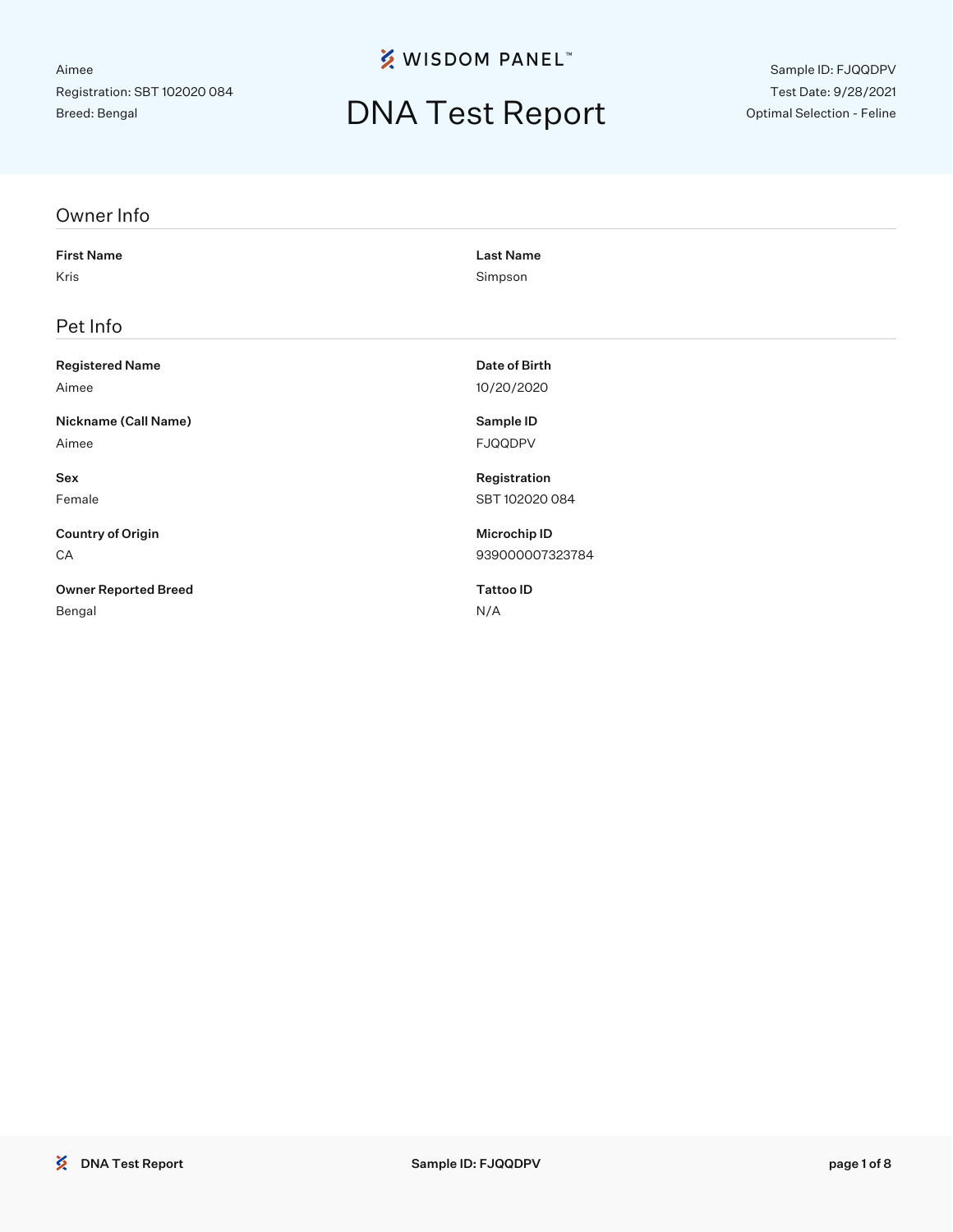**※ WISDOM PANEL**™

### DNA Test Report

Sample ID: FJQQDPV Test Date: 9/28/2021 Optimal Selection - Feline

#### Genetic Diversity (Heterozygosity)

#### Aimee's Percentage of Heterozygosity **National Range for Bengals** Typical Range for Bengals

Aimee's genome analysis shows an average level of genetic heterozygosity when compared with other Bengals.

33% 31 - 36%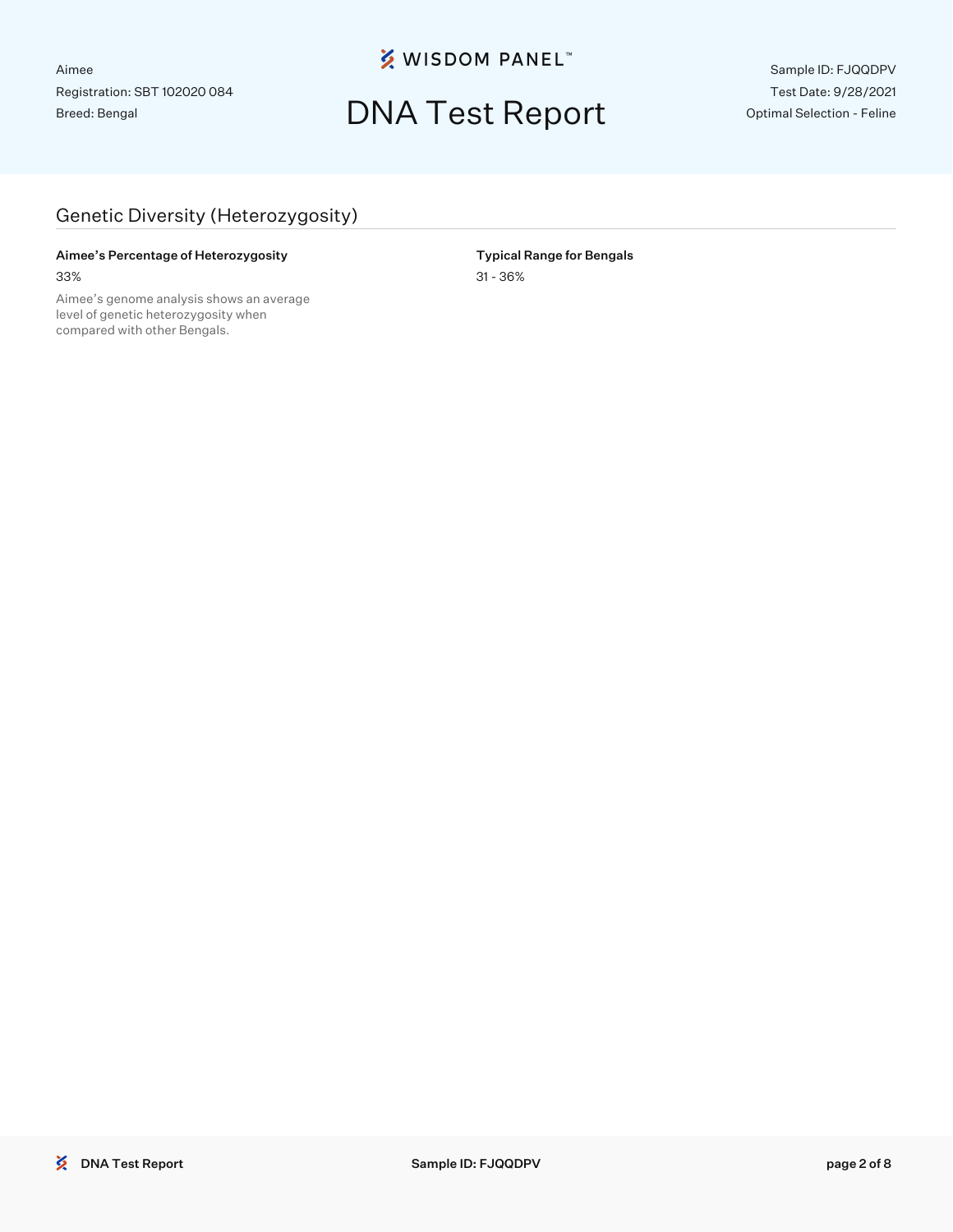### **※ WISDOM PANEL**™

# DNA Test Report

Sample ID: FJQQDPV Test Date: 9/28/2021 Optimal Selection - Feline

#### Health Conditions Known in This Breed

| <b>Genetic Condition</b>                                                | Gene          | <b>Risk Variant</b> | Copies              | Result |
|-------------------------------------------------------------------------|---------------|---------------------|---------------------|--------|
| Progressive Retinal Atrophy (Discovered in the Abyssinian)              | <b>CEP290</b> | T > G               | $\circ$             | Clear  |
| Progressive Retinal Atrophy (Discovered in the Bengal)                  | KIF3B         | G > A               | $\circ$             | Clear  |
| Pyruvate Kinase Deficiency                                              | <b>PKLR</b>   | G > A               | 0                   | Clear  |
| <b>Other Conditions Tested</b>                                          |               |                     |                     |        |
| <b>Genetic Condition</b>                                                | Gene          | <b>Risk Variant</b> | Copies              | Result |
| Acute Intermittent Porphyria (Variant 1)                                | <b>HMBS</b>   | Deletion            | $\mathsf O$         | Clear  |
| Acute Intermittent Porphyria (Variant 2)                                | <b>HMBS</b>   | G > A               | O                   | Clear  |
| Acute Intermittent Porphyria (Variant 3)                                | <b>HMBS</b>   | Insertion           | O                   | Clear  |
| Acute Intermittent Porphyria (Variant 4)                                | <b>HMBS</b>   | Deletion            | O                   | Clear  |
| Acute Intermittent Porphyria (Variant 5)                                | <b>HMBS</b>   | G > A               | O                   | Clear  |
| Autoimmune Lymphoproliferative Syndrome                                 | <b>FASL</b>   | Insertion           | 0                   | Clear  |
| Burmese Head Defect (Discovered in the Burmese)                         | ALX1          | Deletion            | O                   | Clear  |
| Chediak-Higashi Syndrome (Discovered in the Persian)                    | <b>LYST</b>   | Insertion           | O                   | Clear  |
| Congenital Adrenal Hyperplasia                                          | CYP11B1       | G > A               | O                   | Clear  |
| Congenital Erythropoietic Porphyria                                     | <b>UROS</b>   | G > A               | 0                   | Clear  |
| Congenital Myasthenic Syndrome (Discovered in the Devon Rex and Sphynx) | COLQ          | G > A               | O                   | Clear  |
| Cystinuria Type 1A                                                      | SCL3A1        | C > T               | 0                   | Clear  |
| Cystinuria Type B (Variant 1)                                           | SCL7A9        | C > T               | 0                   | Clear  |
| Cystinuria Type B (Variant 2)                                           | SCL7A9        | G > A               | 0                   | Clear  |
| Cystinuria Type B (Variant 3)                                           | SCL7A9        | T>A                 | $\mathsf O$         | Clear  |
| Dihydropyrimidinase Deficiency                                          | <b>DPYS</b>   | G > A               | $\mathsf{O}\xspace$ | Clear  |
| Earfold and Osteochondrodysplasia (Discovered in the Scottish Fold)     | TRPV4         | G > T               | $\mathsf O$         | Clear  |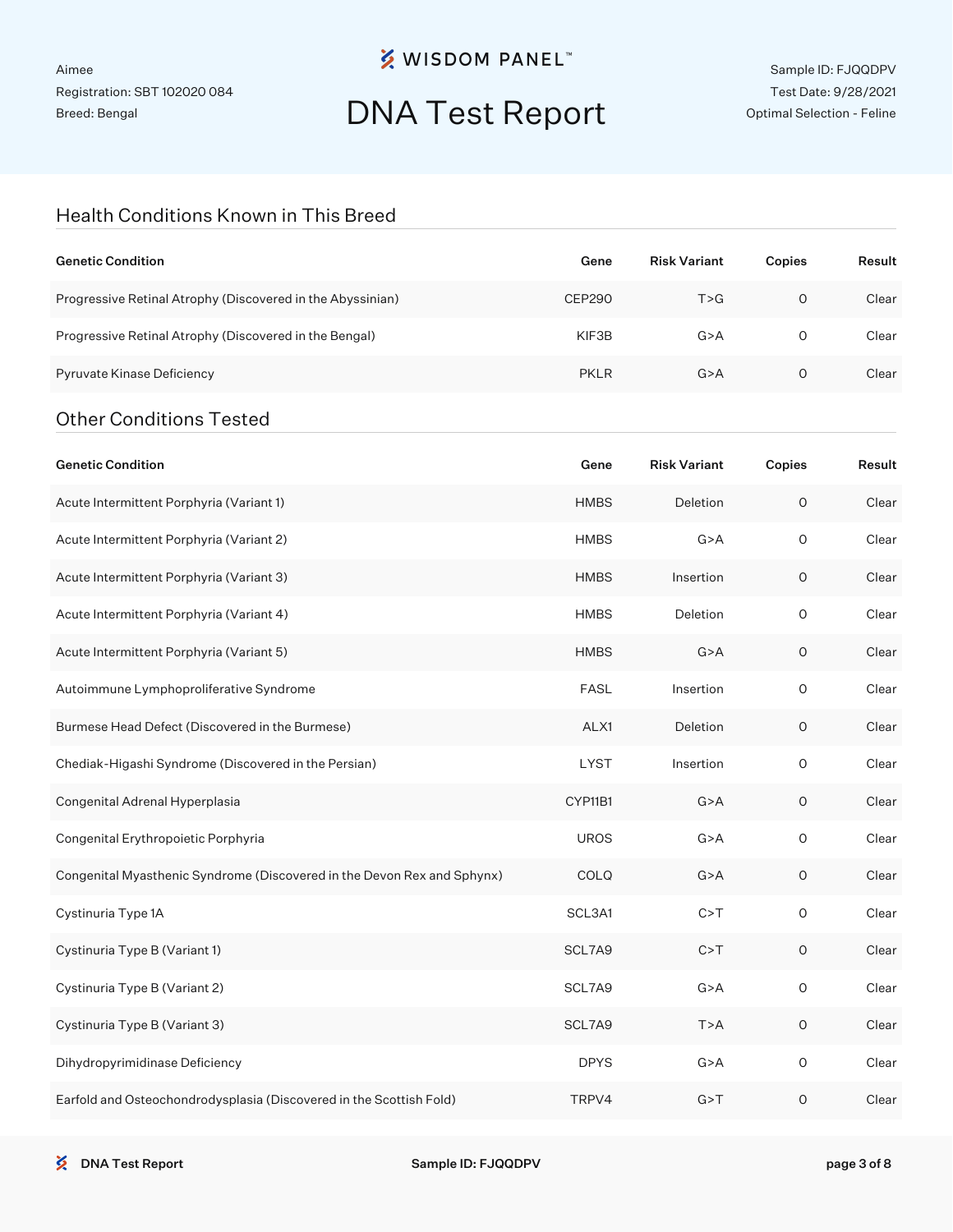### **※ WISDOM PANEL**™

# DNA Test Report

Sample ID: FJQQDPV Test Date: 9/28/2021 Optimal Selection - Feline

#### Other Conditions Tested (continued)

| <b>Genetic Condition</b>                                               | Gene           | <b>Risk Variant</b> | Copies              | Result |
|------------------------------------------------------------------------|----------------|---------------------|---------------------|--------|
| Factor XII Deficiency (Variant 1)                                      | F12            | Deletion            | $\mathsf O$         | Clear  |
| Factor XII Deficiency (Variant 2)                                      | F12            | Deletion            | $\circ$             | Clear  |
| Familial Episodic Hypokalemic Polymyopathy (Discovered in the Burmese) | WNK4           | C > T               | $\mathsf O$         | Clear  |
| Glutaric Aciduria Type II                                              | <b>ETFDH</b>   | T > G               | $\circ$             | Clear  |
| Glycogen Storage Disease (Discovered in the Norwegian Forest Cat)      | GBE1           | Insertion           | 0                   | Clear  |
| GM1 Gangliosidosis                                                     | GLB1           | G > C               | $\circ$             | Clear  |
| GM2 Gangliosidosis                                                     | GM2A           | Deletion            | $\mathsf O$         | Clear  |
| GM2 Gangliosidosis Type II (Discovered in Domestic Shorthair cats)     | <b>HEXB</b>    | Insertion           | $\mathsf O$         | Clear  |
| GM2 Gangliosidosis Type II (Discovered in Japanese domestic cats)      | <b>HEXB</b>    | C > T               | $\mathsf O$         | Clear  |
| GM2 Gangliosidosis Type II (Discovered in the Burmese)                 | <b>HEXB</b>    | 0 > 0               | $\circ$             | Clear  |
| Hemophilia B (Variant 1)                                               | F <sub>9</sub> | C > T               | $\mathsf O$         | Clear  |
| Hemophilia B (Variant 2)                                               | F <sub>9</sub> | G > A               | $\mathsf O$         | Clear  |
| Hyperoxaluria Type II                                                  | <b>GRHPR</b>   | G > A               | $\mathsf O$         | Clear  |
| Hypertrophic Cardiomyopathy (Discovered in the Maine Coon)             | <b>MYBPC</b>   | G > C               | $\mathsf O$         | Clear  |
| Hypertrophic Cardiomyopathy (Discovered in the Ragdoll)                | <b>MYBPC</b>   | C > T               | $\mathsf O$         | Clear  |
| Hypotrichosis (Discovered in the Birman)                               | FOXN1          | Deletion            | $\circ$             | Clear  |
| Lipoprotein Lipase Deficiency                                          | <b>LPL</b>     | G > A               | $\mathsf O$         | Clear  |
| <b>MDR1 Medication Sensitivity</b>                                     | ABCB1          | Deletion            | 0                   | Clear  |
| Mucopolysaccharidosis Type I                                           | <b>IDUA</b>    | Deletion            | $\mathsf O$         | Clear  |
| Mucopolysaccharidosis Type VI                                          | ARSB           | T > C               | $\mathsf{O}\xspace$ | Clear  |
| Mucopolysaccharidosis Type VI Modifier                                 | ARSB           | G > A               | $\mathsf O$         | Clear  |
| Mucopolysaccharidosis Type VII (Variant 1)                             | <b>GUSB</b>    | G > A               | $\mathsf O$         | Clear  |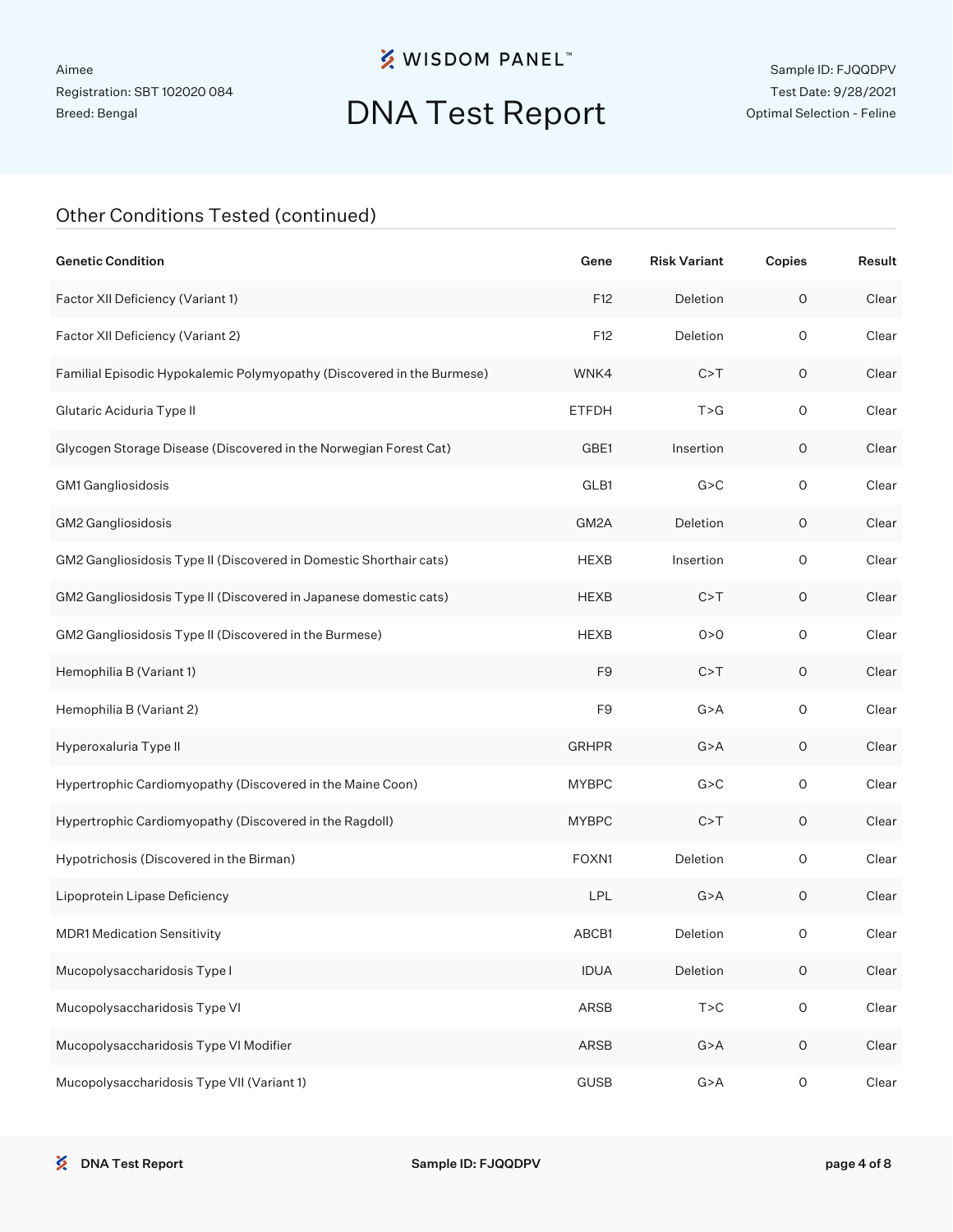### **※ WISDOM PANEL**™

# DNA Test Report

Sample ID: FJQQDPV Test Date: 9/28/2021 Optimal Selection - Feline

#### Other Conditions Tested (continued)

| <b>Genetic Condition</b>                                | Gene             | <b>Risk Variant</b> | Copies       | Result |
|---------------------------------------------------------|------------------|---------------------|--------------|--------|
| Mucopolysaccharidosis Type VII (Variant 2)              | <b>USB</b>       | C > T               | $\circ$      | Clear  |
| Myotonia Congenita                                      | CLCN1            | G > T               | 0            | Clear  |
| Polycystic Kidney Disease (PKD)                         | PKD1             | C > A               | 0            | Clear  |
| Progressive Retinal Atrophy (Discovered in the Persian) | AIPL1            | C > T               | $\mathsf{O}$ | Clear  |
| Sphingomyelinosis (Variant 1)                           | NPC <sub>1</sub> | G > C               | $\circ$      | Clear  |
| Sphingomyelinosis (Variant 2)                           | NPC <sub>2</sub> | G > A               | 0            | Clear  |
| Spinal Muscular Atrophy (Discovered in the Maine Coon)  | LIX1             | Deletion            | O            | Clear  |
| Vitamin D-Dependent Rickets                             | CYP27B1          | G > T               | O            | Clear  |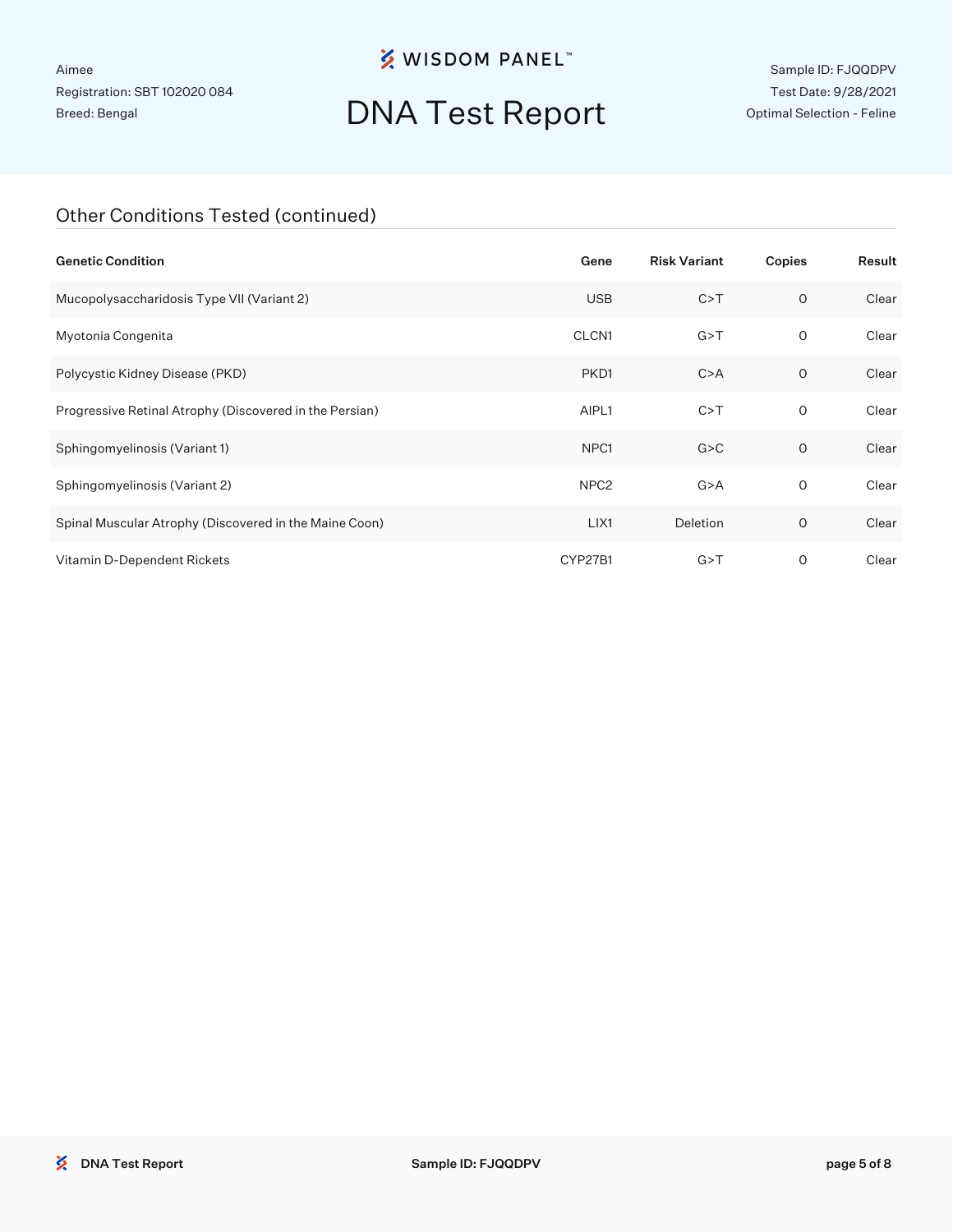**※ WISDOM PANEL**™

### DNA Test Report

### Blood Type Blood Type Genotype Genotype

| Α                                                                                 | A/A                                                                                      |         |
|-----------------------------------------------------------------------------------|------------------------------------------------------------------------------------------|---------|
| (Most common)                                                                     |                                                                                          |         |
| <b>Transfusion Risk</b>                                                           | <b>Breeding Risk</b>                                                                     |         |
| Moderate                                                                          | Low                                                                                      |         |
| Aimee has the most common blood type. She<br>can be transfused with Type A blood. | If breeding, Aimee has a low risk of blood type<br>incompatibility with nursing kittens. |         |
| <b>Variant Tested</b>                                                             | <b>Description</b><br>Copies                                                             |         |
| b variant 1                                                                       | (Common b variant)                                                                       | $\circ$ |
| b variant 2                                                                       | (Discovered in Turkish breeds)                                                           | $\circ$ |
| b variant 3                                                                       | (Discovered in Ragdolls)                                                                 | $\circ$ |
| c variant - Causes AB Blood Type                                                  | (Discovered in Ragdolls)                                                                 | $\circ$ |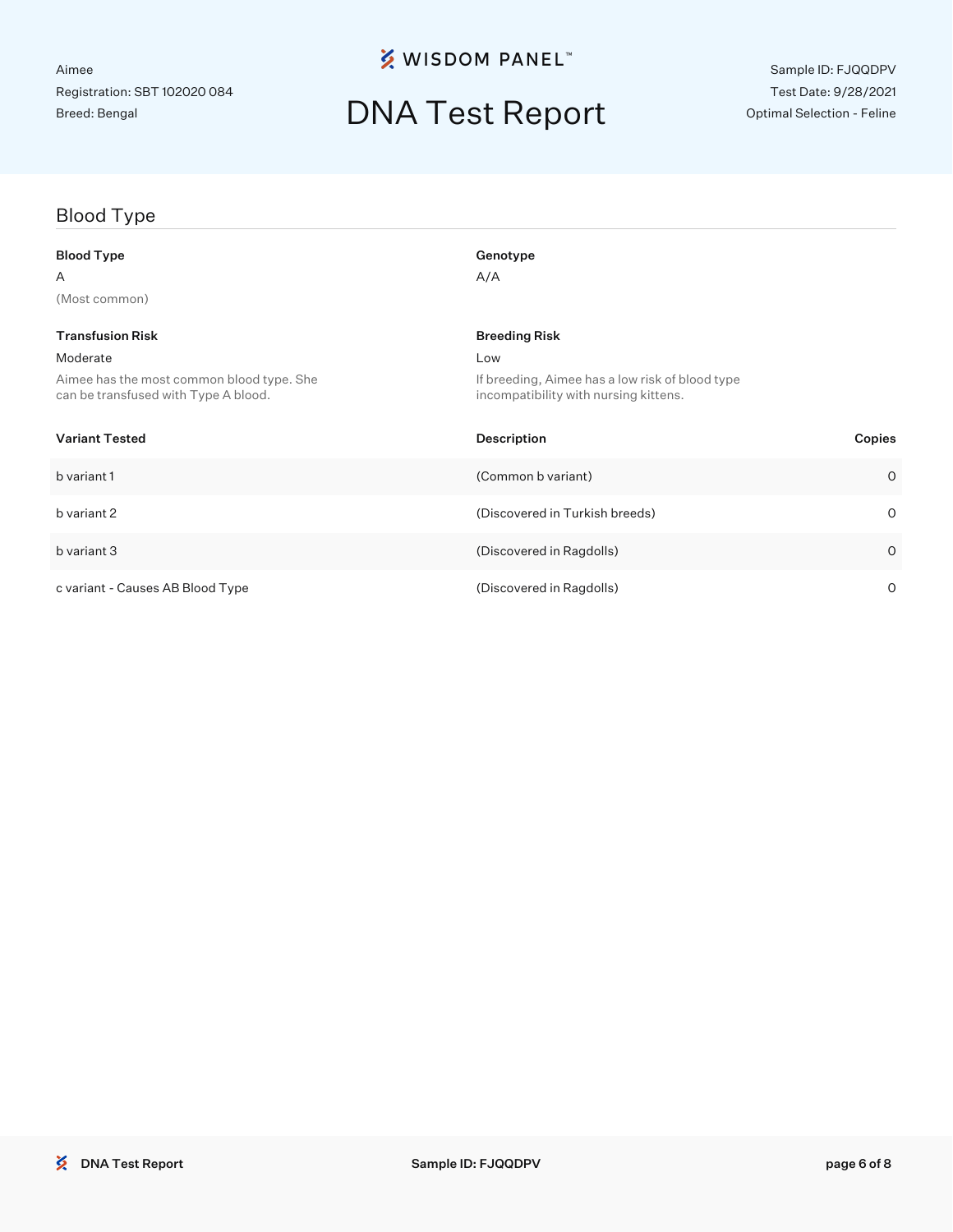### **※ WISDOM PANEL**™

### DNA Test Report

#### Sample ID: FJQQDPV Test Date: 9/28/2021 Optimal Selection - Feline

#### Coat Color

| <b>Genetic Trait</b>                                    | Gene        | Variant                   | Copies         | Result                              |
|---------------------------------------------------------|-------------|---------------------------|----------------|-------------------------------------|
| Charcoal (Discovered in the Bengal)                     | ASIP        | $A^{Pb}$                  | $\mathbf{1}$   | Charcoal coat color possible        |
| Solid Color                                             | ASIP        | a                         | $\mathsf O$    | Banded hairs, tabby patterns likely |
| Gloving (Discovered in the Birman)                      | KIT         | w <sup>g</sup>            | O              | No effect                           |
| Partial and Full White                                  | KIT         | W or w <sup>s</sup>       | $\overline{O}$ | No effect                           |
| Amber (Discovered in the Norwegian<br>Forest Cat)       | MC1R        | e                         | $\circ$        | No effect                           |
| Russet (Discovered in the Burmese)                      | MC1R        | $e^r$                     | $\mathsf O$    | No effect                           |
| Dilution                                                | <b>MLPH</b> | d                         | $\circ$        | No effect                           |
| Albinism (Discovered in Oriental breeds)                | <b>TYR</b>  | $c^{a}$                   | $\mathsf O$    | No effect                           |
| Colorpoint (Discovered in the Burmese)                  | <b>TYR</b>  | $\mathbf{c}^{\mathsf{b}}$ | 1.             | <b>Colorpoints possible</b>         |
| Colorpoint (Discovered in the Siamese)                  | <b>TYR</b>  | $\mathbf{c}^{\mathsf{s}}$ | 1              | <b>Colorpoints possible</b>         |
| Mocha (Discovered in the Burmese)                       | <b>TYR</b>  | $c^{m}$                   | O              | No effect                           |
| Chocolate                                               | <b>TYRP</b> | b                         | $\mathbf 0$    | No effect                           |
| Cinnamon                                                | <b>TYRP</b> | $b^{\dagger}$             | 0              | No effect                           |
| Coat Type                                               |             |                           |                |                                     |
| <b>Genetic Trait</b>                                    | Gene        | Variant                   | Copies         | Result                              |
| Long Hair (Discovered in many breeds)                   | FGF5        | M4                        | $\circ$        | No effect                           |
| Long Hair (Discovered in the Norwegian<br>Forest Cat)   | FGF5        | M <sub>2</sub>            | $\circ$        | No effect                           |
| Long Hair (Discovered in the Ragdoll and<br>Maine Coon) | FGF5        | MЗ                        | $\circ$        | No effect                           |
| Long Hair (Discovered in the Ragdoll)                   | FGF5        | M <sub>1</sub>            | $\mathsf O$    | No effect                           |

Lykoi Coat (Variant 1) **HR** hr Ca 0 No effect No effect